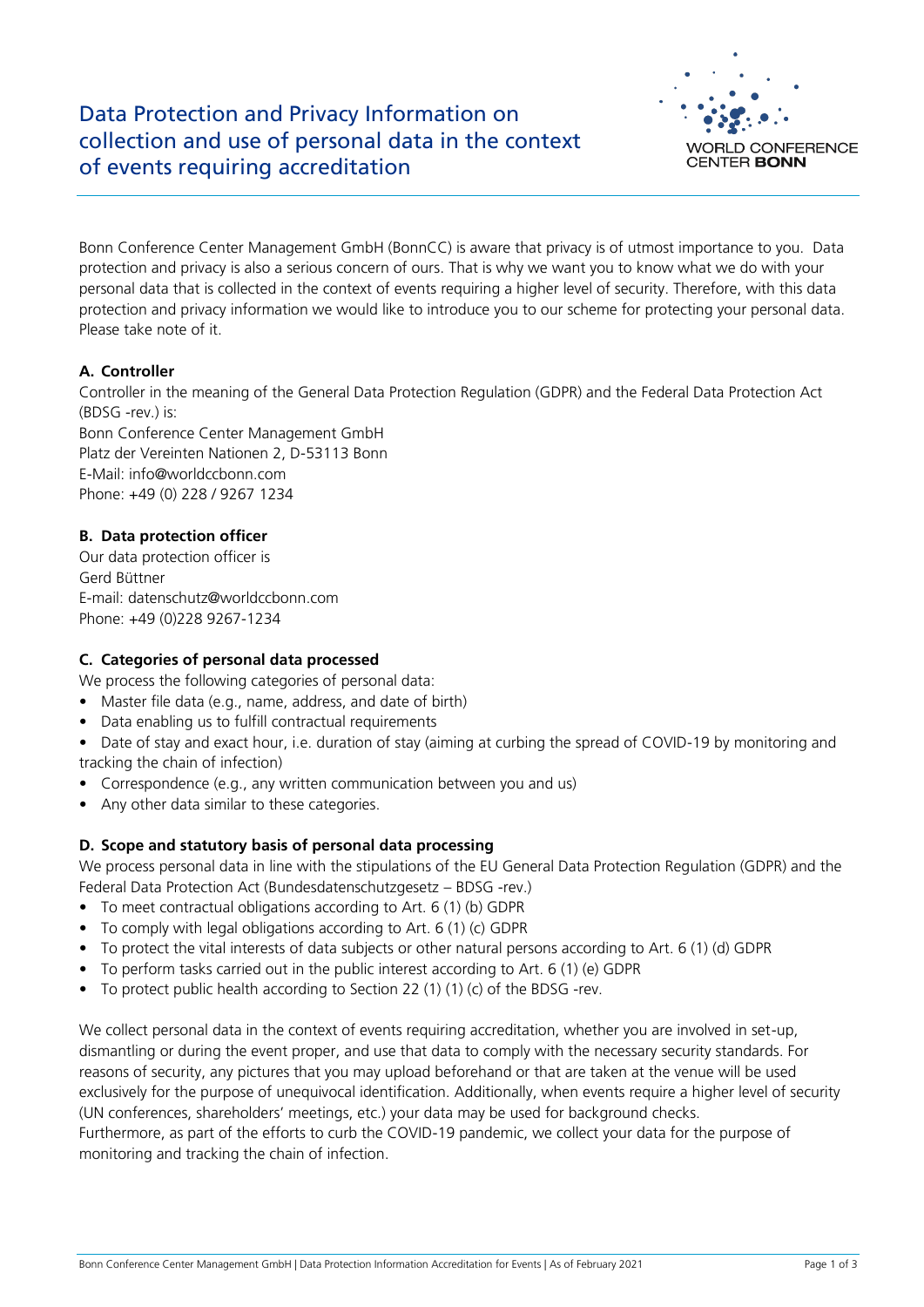

### **E. Disclosure of data, background checks**

Within our company, access to personal data is given only to authorized staff in charge of fulfilling our contractual and legal obligations.

Furthermore, BonnCC GmbH hands some of the above-mentioned processes and services to carefully selected service providers from within the EU that operate in line with data protection requirements. These companies operate in the fields of IT services, payment transactions, print services, invoicing, debt collection and consultancy, marketing and sales and as service providers hired for processing jobs. Any other parties may receive your data only when legal requirements call for a disclosure, if you have consented to such disclosure, or if we are authorized to do so. If and when these requirements are observed, personal data may be disclosed to the following:

- Public agencies and institutions (such as financial authorities, the Federal Network Agency, public health agencies) in the event that there is a legal or official requirement to disclose such information
- Other companies or agencies to whom we transfer personal data in order to perform our business activities with you (e.g., network operator, credit agencies).

Provided that you have given us your consent to further data disclosure, other agencies may also receive such data from us.

For events requiring a higher level of security, individual organizers and security agencies (particularly the police, the Federal Office for the Protection of the Constitution, the Federal Intelligence Service, the Customs Criminal Investigation Office) reserve the right to carry out background checks on all individuals involved in an event. Background checks on individuals investigate any findings with one or several of the security agencies that would deny access to the venue. To this end, an excerpt of the data provided in the data privacy declaration may be disclosed to one or several security agencies. The aim of background checks is to warrant that throughout the whole event security is at the highest possible level and disturbances are ruled out from the start. The official background check serves as a basis for the organizer to decide on the accreditation of an applicant. The specific procedures, the official list of criteria to be applied, the authorities to be consulted and data storage times with the authorities may vary. As a general rule, the authorities delete data collected and stored in the context of a background check after six months at the latest. According to the revised Federal Data Protection Act (BDSG -rev.), organizers receiving personal data from BonnCC are obliged to delete such data directly after the event.

Any data collected in the context of health protection efforts to curb the spread of COVID-19 are stored in-house and shall be transmitted to the public health authorities only upon request. For the purpose of infection control, current provisions stipulate a duty of disclosure to the relevant public health authorities. Should the relevant public health authorities ask for your personal data, the respective district administrator or lord mayor shall be responsible for the further processing of your personal data.

#### **F. Duration of data storage**

As a rule, BonnCC will delete any personal data directly after the event. You need a separate accreditation for every event you wish to attend unless you have given us permission to keep the data on file for a duration of 24 months. Any data collected in the context of health protection efforts to curb the spread of COVID-19 are deleted after four weeks, as a rule, and no later than with the end of the pandemic.

#### **G. Rights of data subjects**

Every data subject has the right to information pursuant to Article 15 GDPR, the right to rectification pursuant to Article 16 GDPR, the right to erasure pursuant to Article 17 GDPR, the right to the restriction of processing pursuant to Article 18 GDPR, the right to object pursuant to Article 21 GDPR and the right to data portability pursuant to Article 20 GDPR. As regards the right to information and the right to erasure, the restrictions according to Articles 34 and 35 of the Federal Data Protection Act (BDSG -rev.) shall apply. In addition, there is a right to lodge a complaint with a responsible supervisory authority (Article 77 GDPR in conjunction with section 19 of the BDSG -rev.).